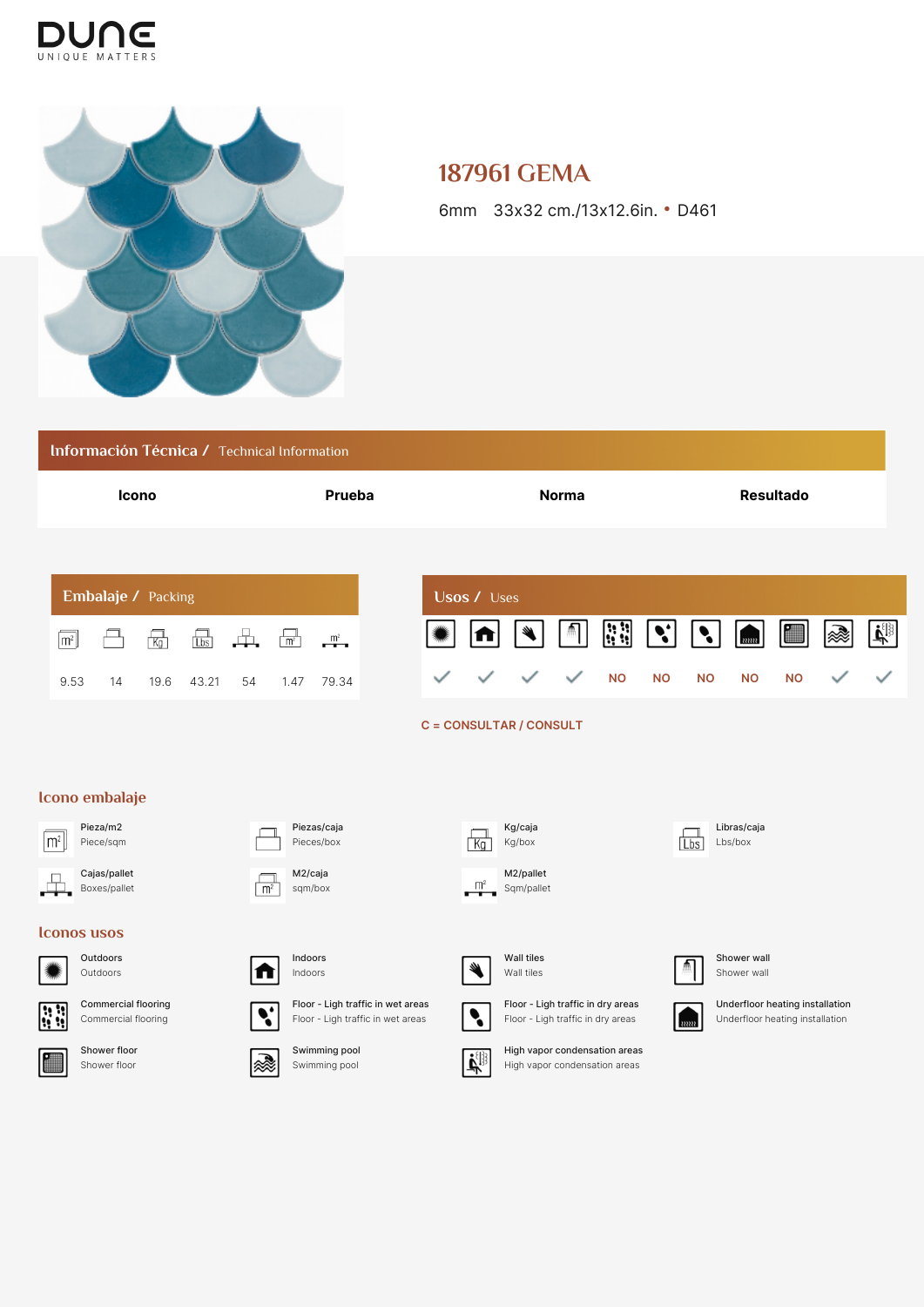#### **ATTENTION**

Carefully follow these instructions to ensure correct installation.

- Installation should be carried out by a qualified professional.
- Before installing ensure that the material is in perfect condition. Make sure you check the colours, finishes and thicknesses because DUNE will not accept any claims or returns of material after it has been installed.
- Before each stage, on one part test all of the materials and tools to be used and evaluate the final finish of the test. Should you fail to achieve the desired results do not continue with the installation, and consult our sales team.
- In public places materials must comply with the slipperiness requirements of the Spanish Technical Building Code.
- **This document is purely commercial and may not be used in any legal or administrative proceedings, neither as an expert** opinion nor as documentary evidence, unless expressly authorized by DUNE CERÁMICA S.L.

# **MOSAIC – GLASS**

#### **1. PROPER PREPARATION OF SURFACE**

The wall must be firm, levelled, dry and clean. Uneven surfaces greater than 2 mm must be levelled with specific products. Never level using adhesive. All cracks and imperfections should be repaired, so that the wall is completely smooth. The moisture content of the surface must be under 2%.

#### **2. INSTALLATION MATERIAL**

For a correct installation, several factors must be taken into account: Material kind of the wall to be tiled (synthetic pannels, plaster, wood, etc.), wall stability, environmental conditions, kind of surface to be covered , speed of carrying the work, etc. All the above parameters determine the choice of the adhesive kind.

All the adhesive materials recommended by DUNE have been previously tested in our facilities, in controlled environmental conditions and on rigid brick and/or concrete walls. Under different conditions from the above mentioned, it is recommended to test firstly and if in doubt, please contact DUNE or the adhesive distributor.

DUNE always recommends to test first the material with minimum two pieces before placing all the material.

It is recommended to use white Exposy adhesives to minimize the change of the glass tone, covering the whole surface of the piece.

Consult adhesives table.

It is very important to avoid applying coats of adhesive more than 3 mm thick, given that the shrinkage of the adhesive can generate defects at the back of some finishes (see attached photos).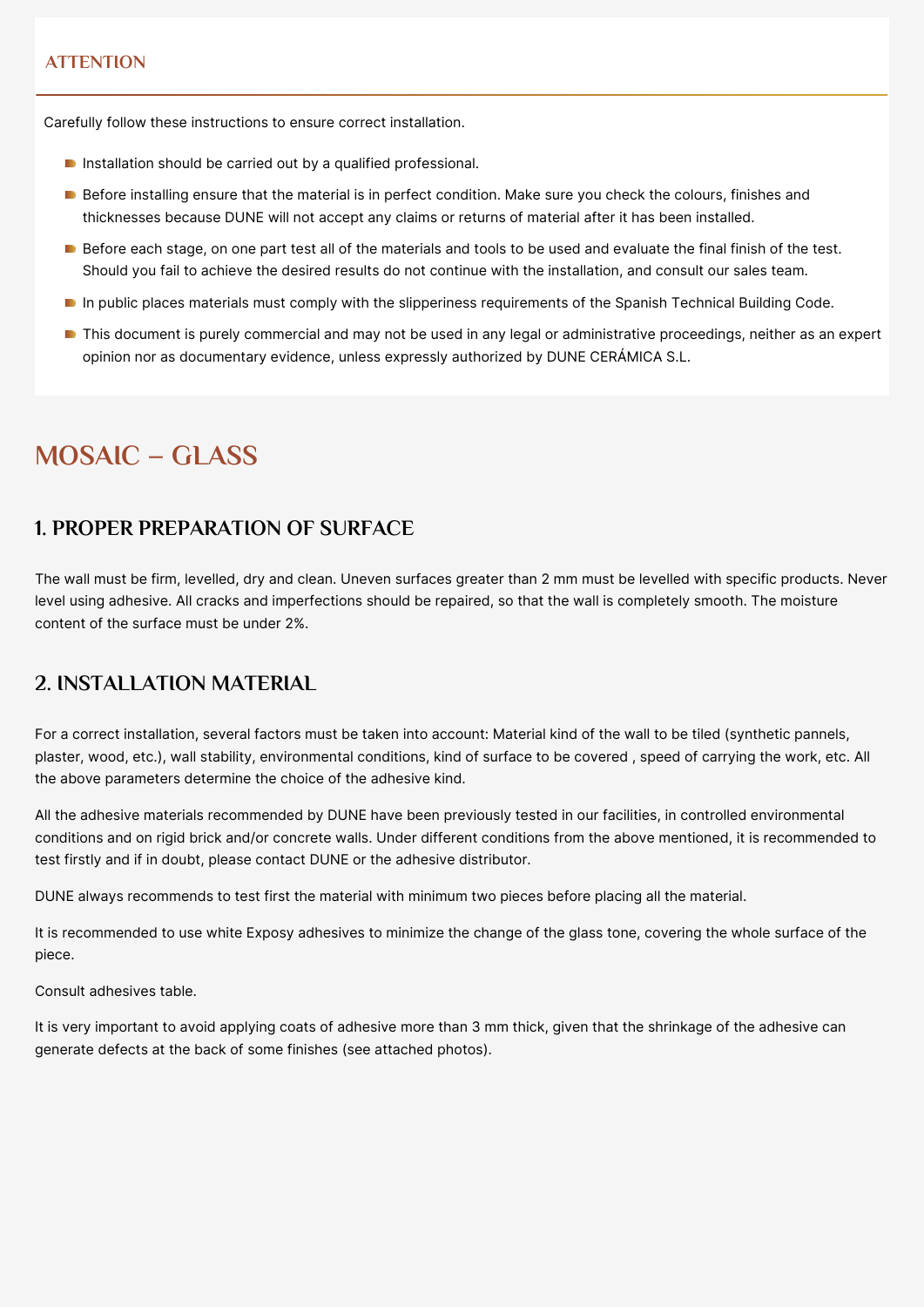



It is essential that the pool is completely waterproof. We recommend using specific sealing materials. Make as many tests as necessary to ensure the swimming pool walls are completely waterproof. Please, note levelling materials are not waterproof.

## **3. INSTALLATION**

We recommend starting the installation from the floor to the ceiling, continue in phase to allow the adhesive the necessary time to get dry. This will avoid vertical displacements. Extend a thin layer of adhesive on to the surface where the piece will be installed (3mm approx.) Then, use a notched trowel no. 3 to make incisions into the adhesive layer. Place the piece while the adhesive is still soft and before a dry layer of film forms on the adhesive surface. Once the piece is placed, press carefully to obtain a correct adhesion and to cover possible areas without adhesive.

Important: make sure that the distance between one sheet and another is the same as the one among the components so that all the joints look alike.

For irregular mosaics, we recommend pulling out some components and relocating them in the joint between two sheets. This will improve the finish of the mosaic.

Handcrafted molten glass mosaics present variations of both colour and shape between the different tesserae that make up the mosaic. Small imperfections and/or irregularities are considered to be a part of this process and, as a result, will not be grounds for complaint (CINEMA, GILDED, SALSA and BLUES).

LYRA, NICE, ALEGRIA, KANNA and ARGUS references, must not be exposed to natural light because the organic inks lose their colour.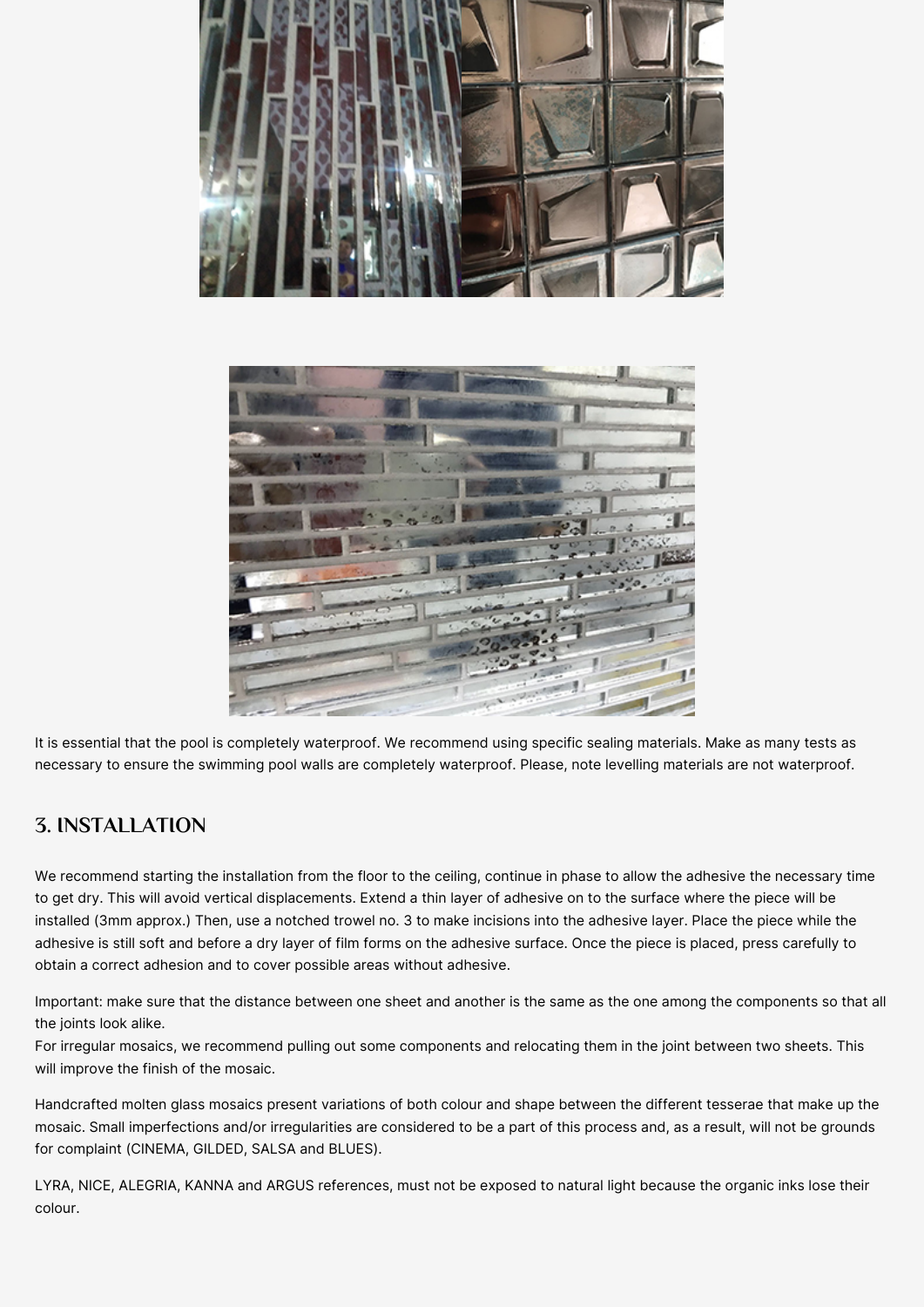IMPORTANT: SHOWER FLOOR: Where mosaics are installed on shower floors, it is highly recommended to apply an anti-skid product. DUNE recommends and sells ANTIGLISS.

#### **CUTTING**

Use special pliers for glass mosaics or radial disc for glass or porcelain water cooled.

#### **4. GROUTING**

All joints must be perfectly clean and dry and having a minimum depth of 2mm. Use a flat rubber trowel to spread the paste, being sure that the joints are completely covered. Use a wet sponge or neutral PH products – never abrasive products – to wash off immediately the excess of grouting paste from the surface before it dries. If this happens, use a cement remover to clean the surface.

For better waterproofing, we recommend an epoxy grouting paste, especially in water areas.

Consult the grouting materials table.

Important:The colour of the grouting paste might change the product's appearance. We recommend to test with some pieces before grouting the entire surface.

Important: Due to the curved finish of the ESSENTIAL and DOTS mosaics, a thick layer of paste remains when grouting. To ensure the correct finish and that the circle looks complete, it must be cleaned repeatedly to be able to remove that excess paste.

### **5. CLEANING AND MAINTENANCE**

For everyday cleaning, use regular pH neutral cleaners. Do not use abrasive products.